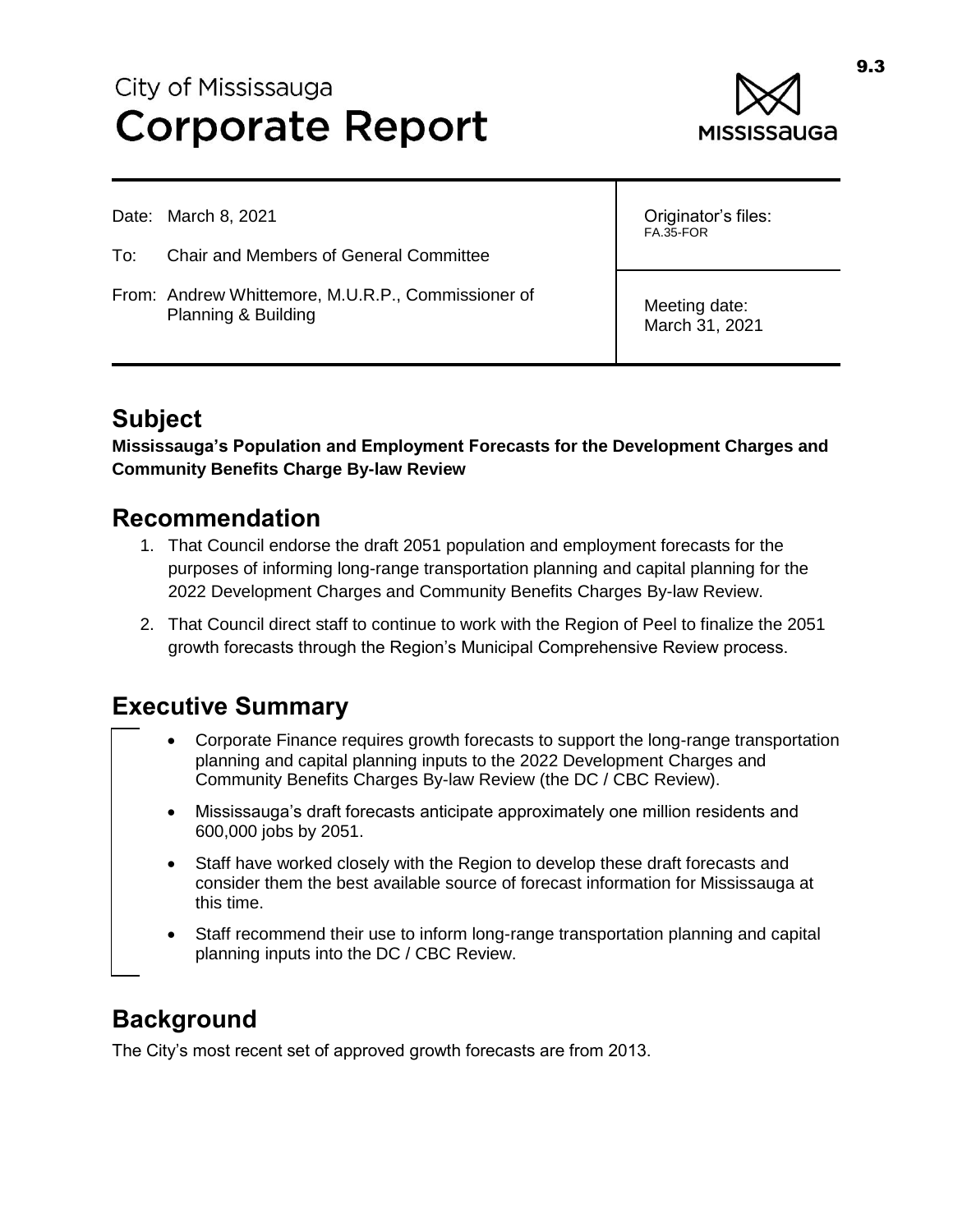9.3

The process to update Peel and Mississauga's growth forecasts is underway as part of the Region's Municipal Comprehensive Review (MCR), also known as the *Peel 2041+ Regional Official Plan Review.* The Region is required to update these forecasts to a 2051 planning horizon as per *A Place to Grow: Growth Plan for the Greater Golden Horseshoe, 2020*. The Region's MCR must be completed by July 2022.

Staff require growth forecasts to support the associated servicing studies (e.g. transportation background study) of the DC / CBC Review. This work has already commenced in order to meet provincial timelines to implement the Development Charges and Community Benefits Charges before September 2022.

#### **Comments**

 $\overline{a}$ 

Staff have been working closely with the Region to establish a City-wide growth target for the 2051 planning horizon. The below table shows the current draft 2051 growth target for Mississauga (figures are rounded).

| Mississauga             | 2016    | 2041    | 2051    |
|-------------------------|---------|---------|---------|
| <b>Total Population</b> | 748,000 | 920,000 | 995,000 |
| Employment              | 477,000 | 565,000 | 590,100 |
| Occupied Households     | 240,000 | 313,600 | 343,500 |

City staff have presented the draft forecasts to the City's Planning and Development Committee on December 7th, 2020<sup>1</sup> and February 16th, 2021. The draft forecasts were also presented at Regional Council on December 10th, 2020 and the Regional Planning and Growth Management Committee on February 18th, 2021.

Given the draft 2051 forecasts are advanced and have benefited from significant levels of consultation, staff consider that there is limited risk that the city-wide target for Mississauga will change before the MCR is finalized. While there has been some discussion about changes to forecast as the result of the GTA West Corridor, city staff do not expect the status of this project will impact forecasts for Mississauga.

Overall, staff consider the draft forecasts are the best available source of information at this time and recommend they are used to inform long-range transportation planning and capital planning support the associated infrastructure studies of the DC / CBC Review.

<sup>1</sup> Corporate Report - 2051 Draft Growth Allocation, December 7th, 2020 (see page 146 / Item 4.6): <https://pub-mississauga.escribemeetings.com/FileStream.ashx?DocumentId=7535>